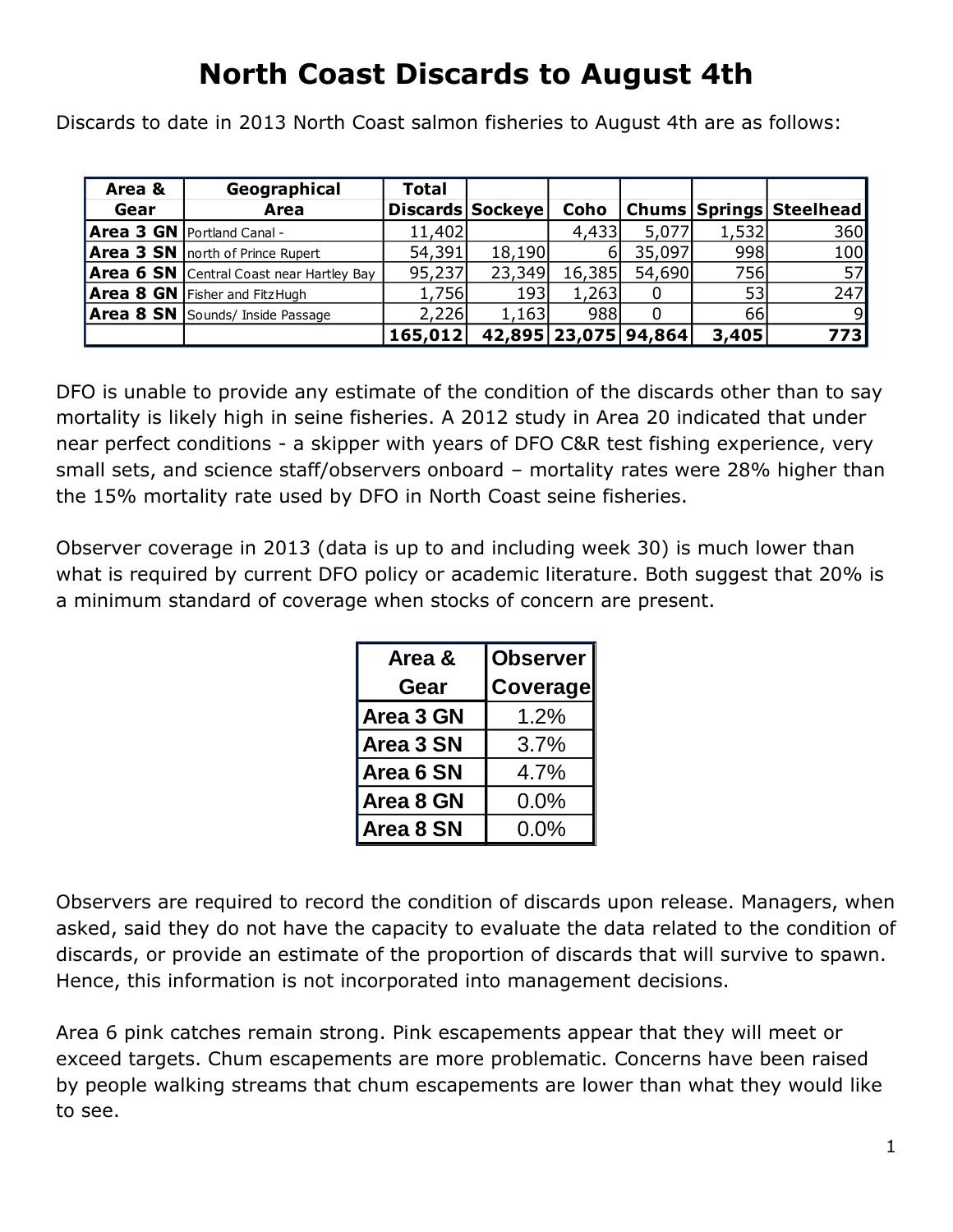Furthermore, the proportion of hatchery chums In Area 6 is likely lower in 2013 than it was in 2009. The abundance of Kitimat hatchery chums allowed for a directed GN fishery in 2009. A similar fishery is unlikely to occur in 2013.



# **Area 6 Seine Chum Discards**

Weeks 29 to 31 are complete.

## **Area 6 Ratio of Seine Chum Discards to Effort to August 4th**

Caution: effort varies between years

How to read graph: in 2009 approximately 200 chums are discarded each day by each boat participating in the fishery

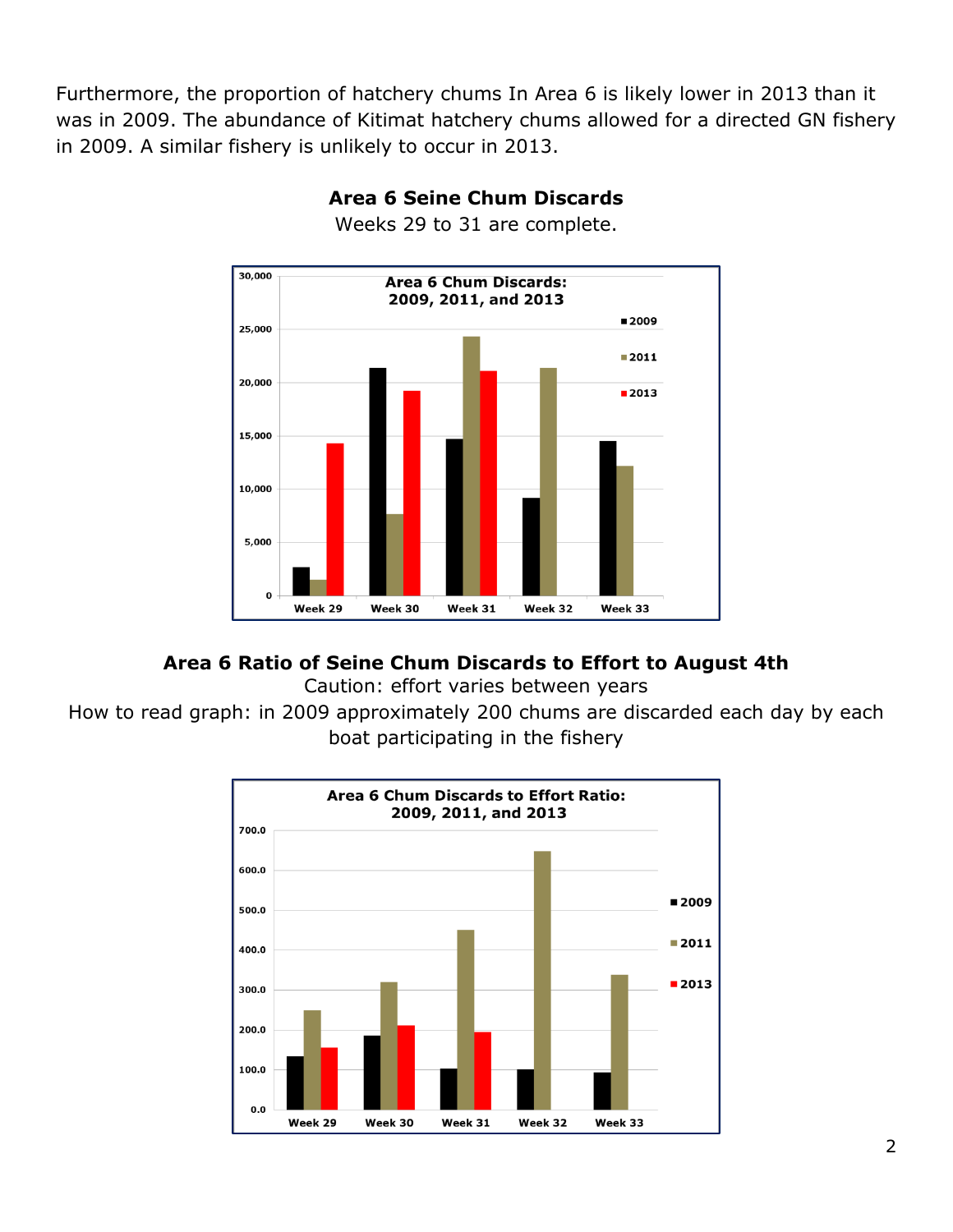## **Area 6 Ratio of Seine Pink Catch to Chum Discards to August 4th**

How to read graph: in 2009, 60 pinks were caught for every chum discarded



## **Area 3 Seine Chum Discards**

Weeks 29 to week 31 are complete.

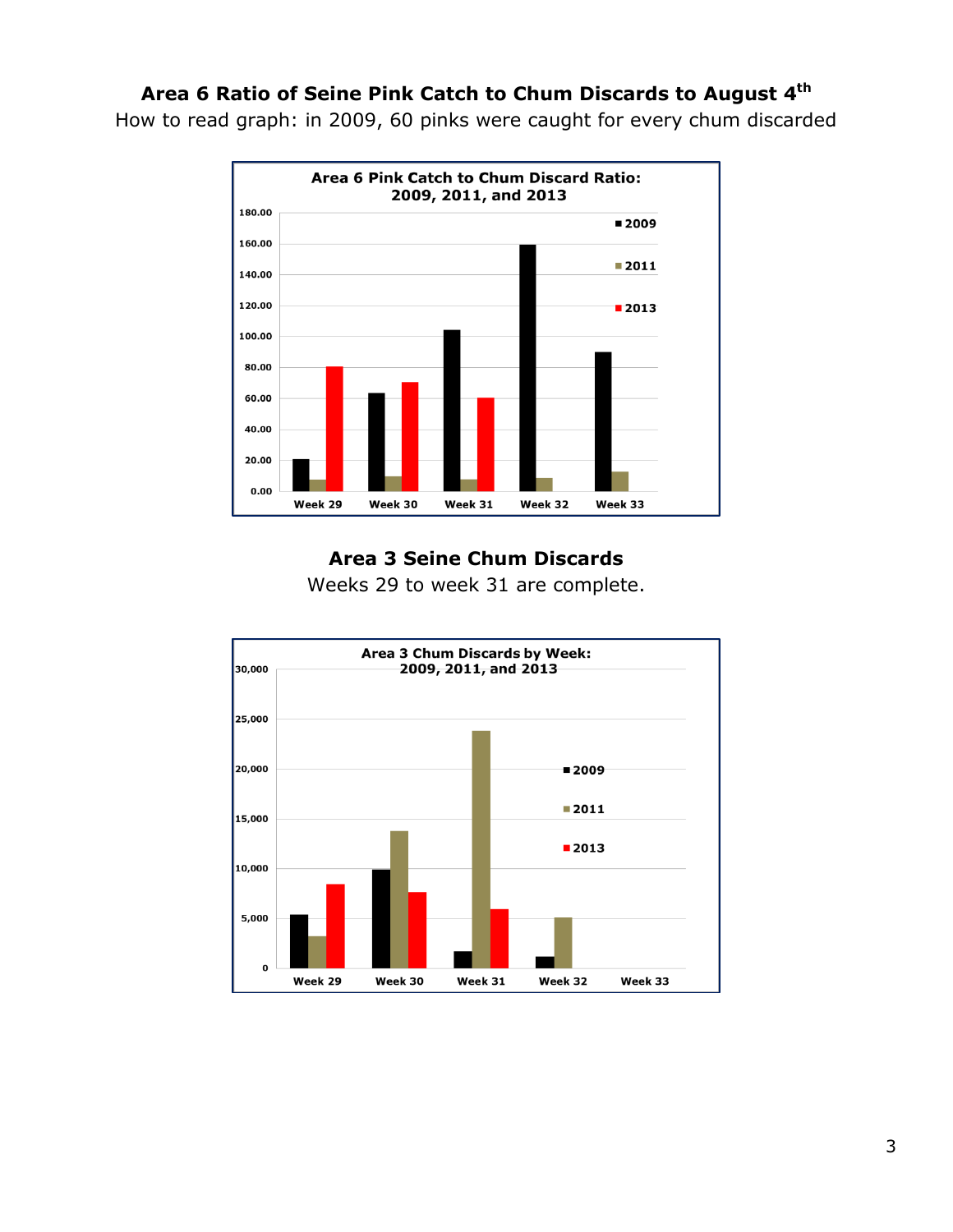## **Area 3 Ratio of Seine Chum Discards to Effort to July 31st**



Caution: Effort varies by Year

#### **Area 3 Ratio of Seine Pink Catch to Chum Discards to August 4th**